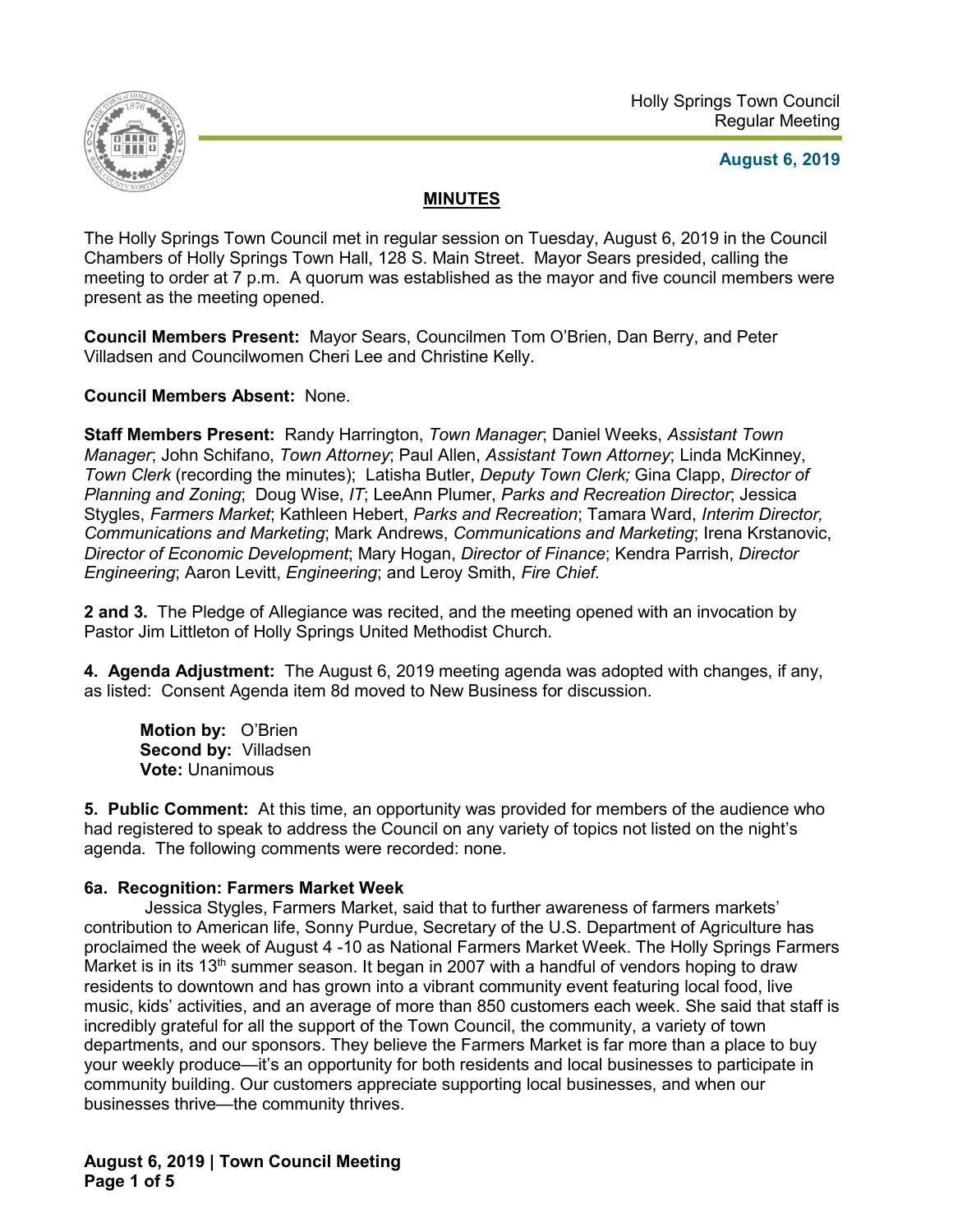National Farmers Market Week is a great opportunity to show the nation how much value markets bring to their communities. On August 10, the Holly Springs Farmers Market will be celebrating with customer appreciation drawings and giveaways. This will also kick off the campaign to retain our title as the #1 most celebrated farmers market in NC—a distinction we've held since 2011 according to the annual *American Farmland Trust Farmers Market Celebration* competition. Residents can come on Saturday and cast their vote for Holly Springs to retain its title.

Mayor Sears proclaimed August 4 – 10 to be National Farmers Market Week in Holly Springs.

**Action:** None.

### **7a. Requests and Communications: I-540 Extension Update**

Dennis W. Jernigan from the NC Turnpike Authority gave an overview of the right of way acquisition process. He showed a map of the I-540 extension and gave some background on types of rights of way and typical timelines for acquiring them. Next he gave a detailed description of the right of way process, and gave Council web addresses and contact information for NCDOT officials in the right of way unit.

Council asked questions about how fair market value is determined, the timeline for the project, and relocation assistance. They also requested more communication from the Turnpike Authority so that Councilmembers can better answer residents' questions. Council felt that there was fear and confusion among affected residents and desired to assist them. Mr. Jernigan offered to speak personally to anyone who wanted to sit down with him, whether one on one or in a meeting format, i.e. with their HOA.

**Action:** None.

### **8. Consent Agenda:**

The Council approved a motion to approve all items on the Consent Agenda with the exception of 8d, which was moved to New Business for discussion. The motion carried following a motion by Councilman O'Brien, a second by Councilman Villadsen, and a unanimous vote. The following actions were affected:

8a. Minutes – The Council approved minutes of the Council business meeting held July 16, 2019.

8b. Re-Appropriation Report – The Council approved the re-appropriation of prior year encumbrances. *A copy of the re-appropriation report is attached to these minutes.* 

8c. Wake Futbol Club Agreement – The Council approved an agreement with Wake Futbol Club.

8d. Holly Springs Road Widening - moved to New Business

8e. City East Sound, Inc. Contract – The Council approved a contract with City East Sound, Inc. to replace the Cultural Center theater's speaker system.

### **9. New Business:**

### **9a. Rex Hospital Infrastructure Reimbursement Agreement**

Kendra Parrish, Director of Engineering, said that UNC Rex wishes to develop a 50-bed hospital, as shown on a plan submitted and approved by the Town Council on September 18, 2018. The highlights of the Infrastructure Reimbursement Agreement include: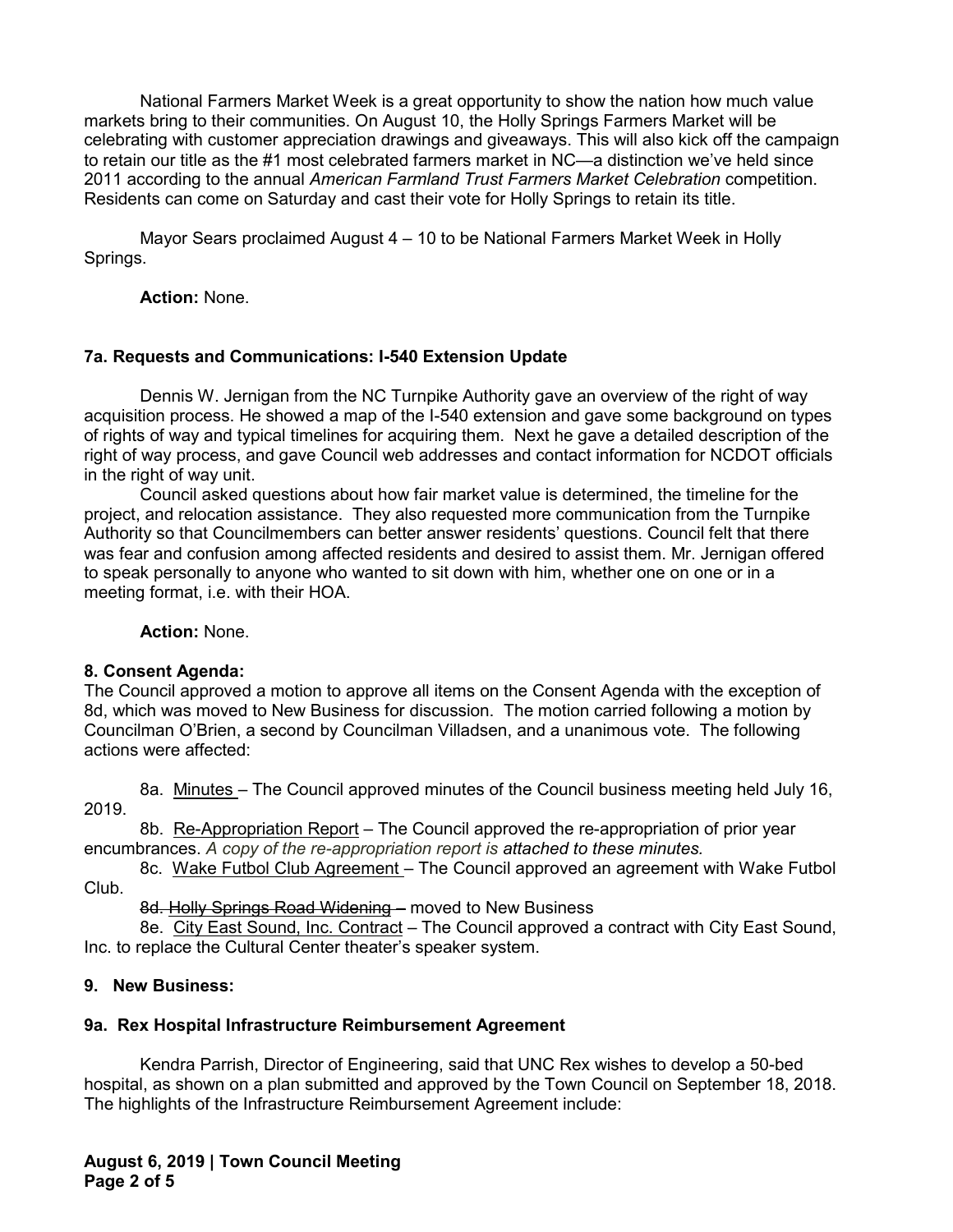- Developer agrees to dedicate by plat the right-of-way of for a new grade-separated interchange at NC 55 Bypass/S. Main St.
- The Town, in anticipation of the Hospital Project, recently embarked on a capital improvement project to increase the size of the downstream wastewater gravity line. As such, the Developer agrees to reimburse the Town for this advanced expenditure a feein-lieu of upgrading this gravity line in the amount of \$142,100.96
- The Town has embarked on the realignment of Avent Ferry Rd., which is a capital improvement and is adjacent to a portion of the frontage of the site. As such, the Developer agrees to reimburse the Town for a fee-in-lieu of intersection improvements in the amount of \$113,000.00.
- Developer is engaging in a feasibility analysis. The parties agree that, if after such analysis, it is impracticable to adhere to this development criteria of burial of the power lines, the Developer shall pay a fee in lieu of underground utilities an amount determined by such analysis not to exceed \$196,999.25, within 30 days of demand by the Town.
- Developer shall use commercially reasonable efforts to design, acquire easements, and construct an additional public sidewalk along Main St. from the site to Maple Ave. If easements cannot be acquired by the Developer through commercially reasonable efforts, the acquisition shall be completed in accordance with articles in the agreement.

**Action:** Motion to approve the Rex Hospital Infrastructure Reimbursement Agreement.

**Motion by**: O'Brien **Second by**: Lee **Vote:** Unanimous.

### **9b. Lowe's/Wegmans Infrastructure Reimbursement Agreement and NCDOT/Town Municipal Agreement**

Kendra Parrish, Director of Engineering, said that upgrades to the Basal Creek Pump Station are planned for future years in the Town's Capital Improvements Plan. Due to the acceleration of development in the area, the upgrade is needed for the Lowe's/Wegman's and Stephens Tract developments. Lowe's/Wegman's will need the additional capacity first, so staff has required the developer to construct the upgrade to the Basal Creek pump station. The scope of the improvements includes:

- abandoning the Garrison Pump Station;
- increasing the size of the pumps at the Basal Creek pump station;
- extending a new forcemain and gravity line to the former Garrison pump station site; and
- constructing a small portion of forcemain along Avent Ferry Rd.

The total cost of the project is estimated at \$1,261,500. If approved, the Town would reimburse this amount to the developer after completion, inspection, and approval of the pump station project. The Town has collected \$744,885 from past developments that need this improvement. The Town is also seeking payment from the Stephens Tract developer to contribute \$334,170 (through a future IRA) toward the project in order to accommodate their wastewater flow. Therefore, \$1,261,500 will be paid with: \$744,885 previously collected; \$182,445 additional town wastewater funds; and \$334,170 Stephens Tract contribution, for a total of \$927,330 as Town contribution.

Ms. Parrish said that NCDOT is requiring the Lowe's development to construct a superstreet on the NC 55 Bypass at Teal Lake and will reimburse the Town \$350,000 toward the improvement. This is a straight reimbursement. The Town will not pay these funds to the developer until NCDOT has inspected and cleared the project for reimbursement.

There was discussion regarding what the Town's exposure would be, since the Stephens Tract IRA is not yet signed, or if construction costs were greater than anticipated. Mr. Schifano,

**August 6, 2019 | Town Council Meeting Page 3 of 5**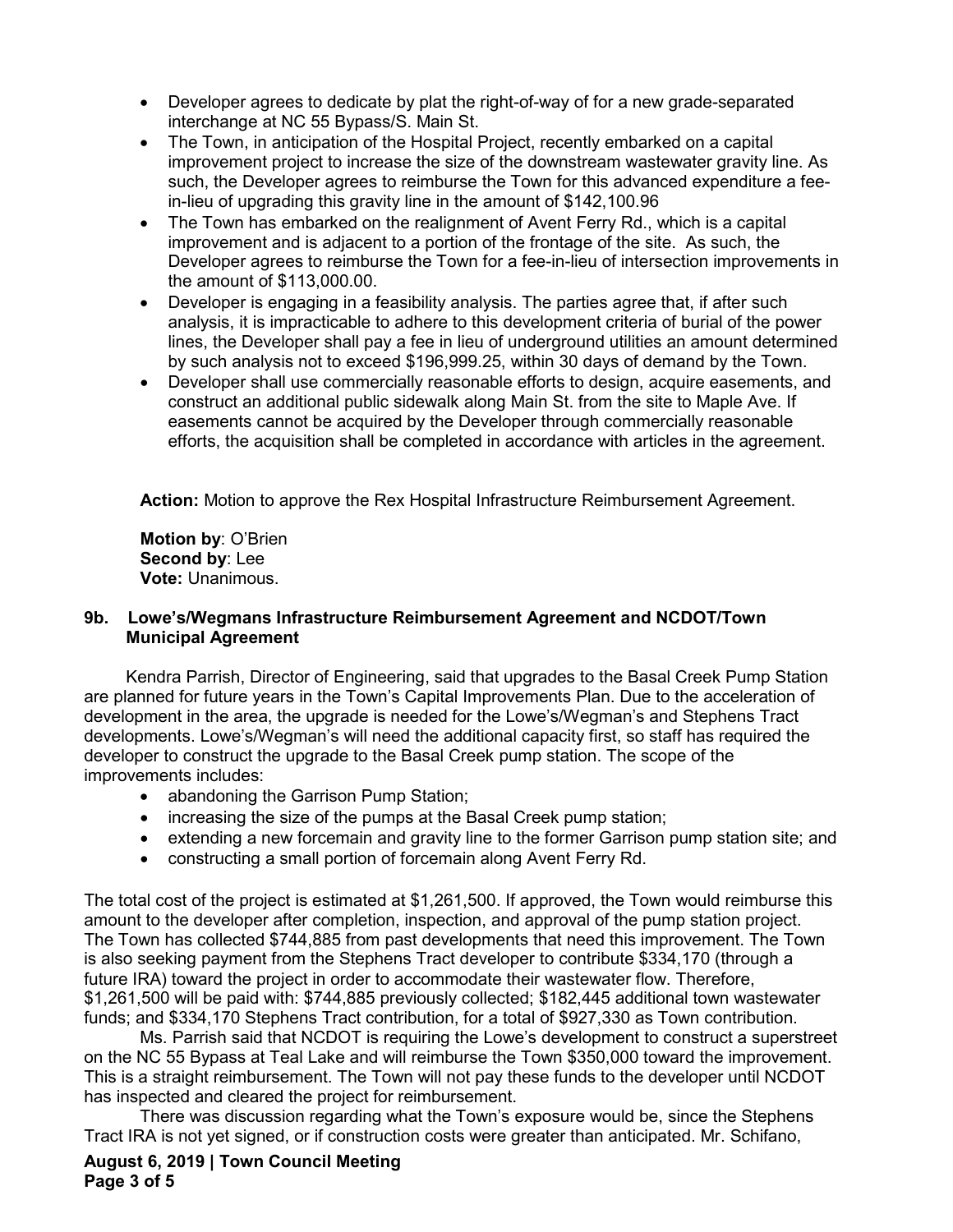Town Attorney, explained that there was a clause in the IRA that the Town would pay the amount stated or the actual cost, whichever was *less*. Ms. Parrish said that staff is in active talks with the developers of the Stephens Tract on an IRA. It will come to Council later, but it was not ready tonight.

The Mayor thanked Mr. Schifano for his hard work in negotiating these agreements.

**Action 1:** Motion to approve the Lowe's/Wegman's Infrastructure Reimbursement Agreement.

**Motion by**: Villadsen **Second by: Berry Vote:** Unanimous.

**Action 2:** Motion to approve the NCDOT / Town Municipal Agreement.

**Motion by**: Lee **Second by**: Villadsen **Vote:** Unanimous.

#### **9c. Holly Springs Road Widening** – This item was moved from Consent Agenda to New Business for discussion.

Council questioned Ms. Parrish regarding why this is a time-sensitive project. She said that CAMPO has agreed to extend the time once already. The project was supposed to be funded by Sept.  $30<sup>th</sup>$ . She said that the federal government can take the funds back, a process called rescission, if we are not moving forward. She said that NC DOT will not talk to staff about additional funding until we have the appraisals. Staff is trying to get more funding from NC DOT, but needs the appraisals first.

Randy Harrington, Town Manager, said that staff can reach out to CAMPO for another extension and bring the item back in September. Staff will know for sure next Wednesday if extensions will be granted or not. If an extension is not granted, then the Town will lose the 80% of the funds that are due from the NC DOT.

Mr. Schifano explained that the thought process behind asking for the appraisal money ahead of the project budget is because of the length of time it takes to get the appraisals. He said the money will not be wasted if the Town runs into delays because getting an appraisal update is much cheaper and faster than getting a new appraisal. Mr. Harrington said that staff thinks the current estimates are low and wants actual appraisals to take to NC DOT to get more funding. Ms. Parrish said that there are many facets that are time sensitive in order to get additional funding for the project and to avoid the federal government rescinding the money.

Council instructed staff to request an additional extension and report back to them next Wednesday.

Action: none taken

#### **10. Unfinished Business:**

#### **10a. Norris-Holland-Hare House Sales Update and Minimum Bid Modification Consideration**

Gina Clapp, Director of Planning and Zoning, said that to date, no bids have been received for the Norris-Holland-Hare House. Some interest has been expressed by five parties, three for non-residential purposes. Concerns expressed include cost of property, unknown renovation costs and structural integrity. She said that staff (Parks & Recreation, Public Works, and Planning & Zoning) are spending time monthly in maintaining and taking care of the house and property.

She said that staff will be working with Capital Area Preservation, who has budgeted funding and is seeking a consultant to prepare a Wake County Local Landmark Status application for the house this year. The property can potentially also be designated a National Historic Landmark in

#### **August 6, 2019 | Town Council Meeting Page 4 of 5**